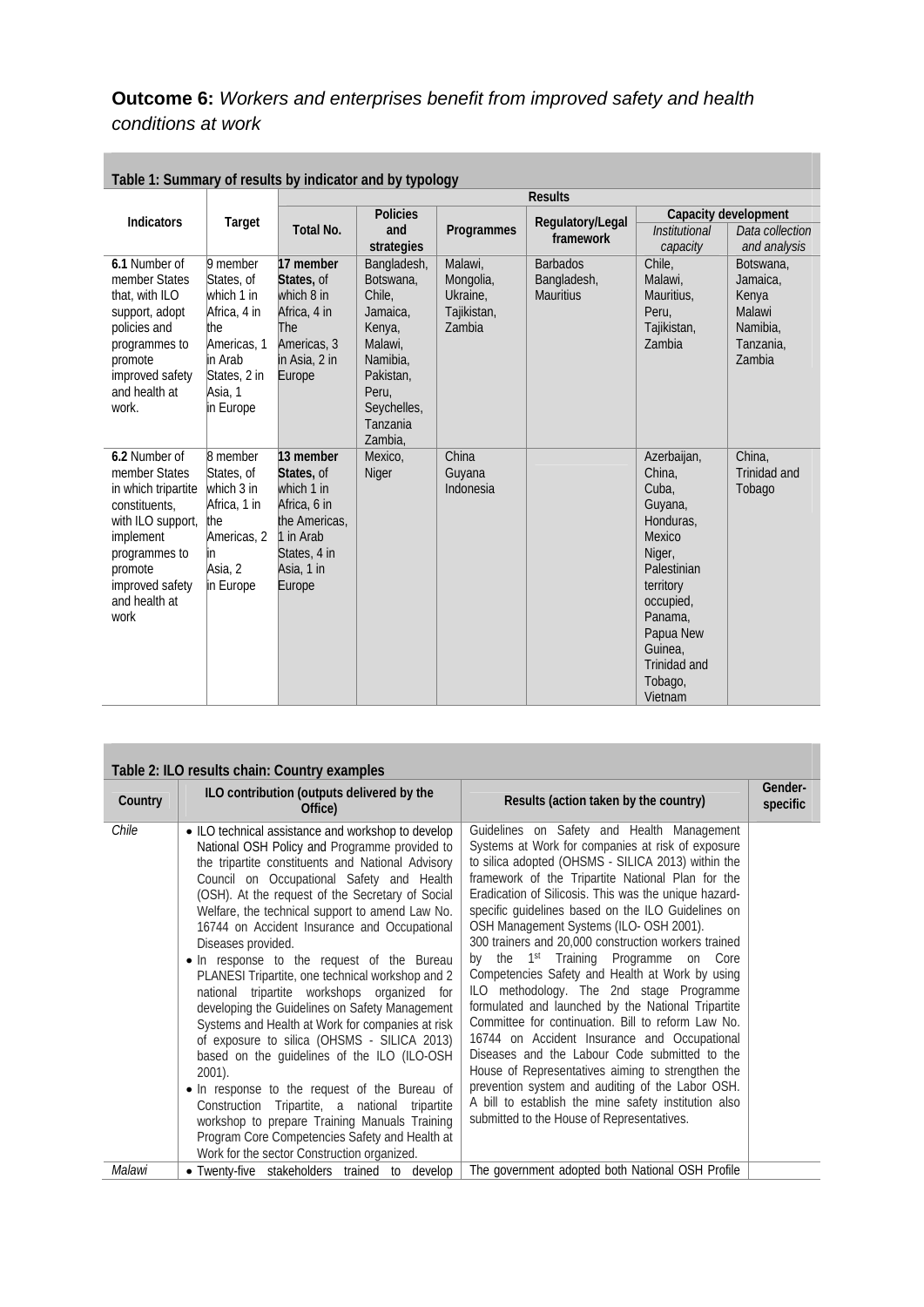|         | National OSH Programme and technical support<br>to draft the Programme provided through the EU<br>project.<br>• Seventy two people from the government,<br>employers and employees trained on risk<br>assessment and management.<br>· Forty seven labour inspectors and tripartite<br>representatives for OSH trained on the cost and<br>reporting of occupational accidents and diseases.                                                                                                                                                                                                                                                                                                                                                                                                                                                                                                                                                           | and National OSH Programme. The Programme was<br>launched by the Vice President, national policy<br>makers, OSH enforcement-related agencies and<br>and employers' organizations<br>workers'<br>and<br>underlined the importance to ensure safe and healthy<br>workplaces. The Programme was placed within the<br>framework of Decent Work Country Programme and<br>the Malawi Growth and Development Strategy II<br>aiming at the systematic improvements of OSH.                                                                                                                                                                                   |  |
|---------|------------------------------------------------------------------------------------------------------------------------------------------------------------------------------------------------------------------------------------------------------------------------------------------------------------------------------------------------------------------------------------------------------------------------------------------------------------------------------------------------------------------------------------------------------------------------------------------------------------------------------------------------------------------------------------------------------------------------------------------------------------------------------------------------------------------------------------------------------------------------------------------------------------------------------------------------------|------------------------------------------------------------------------------------------------------------------------------------------------------------------------------------------------------------------------------------------------------------------------------------------------------------------------------------------------------------------------------------------------------------------------------------------------------------------------------------------------------------------------------------------------------------------------------------------------------------------------------------------------------|--|
| Vietnam | • Technical advice and assistance provided through<br>an ILO/Japan project and Better Work project to<br>promote relevant policies and strategies relating<br>to hazardous occupations such as construction,<br>mining, chemicals and agriculture and improve<br>compliance and enforcement in garment/apparel<br>industry, respectively.<br>• Two workshops and one study visit carried out to<br>raise awareness and capacity buildings for<br>tripartite constituents to develop a new OSH Law.<br>• Forty seven trainers consisting of Government<br>officials and representatives of workers' and<br>employers' organizations trained to improve OSH<br>of small businesses and construction sites to<br>spread the ILO's WISE (Work Improvement in<br>Small Enterprises) and WISCON<br>(Work<br>Improvement in Small Construction<br>Sites)<br>programmes. Equal number of participation of<br>women and men workers promoted in the training. | The institutional capacities of Tripartite Steering<br>Committee of the National OSH Programme<br>strengthened to implement the 2 <sup>nd</sup> National OSH<br>Programme in a well coordinated manner and<br>interventions in hazardous sectors given high<br>priorities in the Programme. Prime Minister's decision<br>issued on a draft outline of the OSH Law. A<br>significant reduction of OSH non-compliance was<br>observed in the factories participating in Better Work<br>project. For example, non-compliance regarding<br>emergency preparedness and OSH management<br>systems reduced from 70% to 42% and 93% to 44%,<br>respectively. |  |

## **Lessons learned**

Systematic ILO support in developing national OSH policies, profiles, and programmes in line with C155, P2002, and C187 has resulted in improved national OSH systems including tripartite cooperation, better OSH legislation, compliance and enforcement mechanisms, bipartite collaboration at workplaces and training. Funding from donors and ILO regular budget were critical in supporting these tripartite national OSH processes for timely launching of policies and programmes. Continued ILO technical and financial support for implementation of policies and programmes to those recently launched as well as support to the countries committed for initiating work for OSH policy and programme are of particular importance.

Timely delivery and promotion of practical support tools to strengthen national OSH system was another important lesson learned. In this regard, ILO's existing technical tools and training programmes such as ILO International Classification of Radiographs on Pneumoconiosis, SOLVE, or WISE were widely applied. At the same time, major incidents at the workplace translated in a global interest to promote OSH and urged ILO's swift response. Many guidance documents which reflect ILO core values and experiences were developed in this biennium. They should be widely applied in the next biennium.

| Table 3: Summary of most significant outputs by typology |                                                                                                                                                                                                                                                                                                                                                                                                                                                                                                                                                                                                                                                                                                                                                                                                                                                                                                                                                                                                                                                                                                                                                                                                                                                                                                                                                                                                                                                                                                                                                                                                                                                                                                                                                                                                                                                                                                                                                                                           |  |  |
|----------------------------------------------------------|-------------------------------------------------------------------------------------------------------------------------------------------------------------------------------------------------------------------------------------------------------------------------------------------------------------------------------------------------------------------------------------------------------------------------------------------------------------------------------------------------------------------------------------------------------------------------------------------------------------------------------------------------------------------------------------------------------------------------------------------------------------------------------------------------------------------------------------------------------------------------------------------------------------------------------------------------------------------------------------------------------------------------------------------------------------------------------------------------------------------------------------------------------------------------------------------------------------------------------------------------------------------------------------------------------------------------------------------------------------------------------------------------------------------------------------------------------------------------------------------------------------------------------------------------------------------------------------------------------------------------------------------------------------------------------------------------------------------------------------------------------------------------------------------------------------------------------------------------------------------------------------------------------------------------------------------------------------------------------------------|--|--|
| Knowledge generation<br>and dissemination                | Information/promotional audio-visual and paper materials on occupational diseases developed and issued,<br>including the World OSH Day 2013 Prevention of Occupational Diseases report, providing integrated practical<br>and easily accessible web-based information to workplace actors, prevention and treatment centres,<br>employers' and workers' organizations, enforcing authorities and labour inspectorates, as part of the 2013<br>World Day global campaign to re-enforce countries' capacities to tackle the growing number of work-related<br>diseases.<br>The National System for Recording and Notification of Occupational Diseases - Practical Guide published<br>٠<br>and put on the ILO website. Member countries have referred to this publication to strengthen national policies<br>in this area.<br>The Improvement of national reporting, data collection and analysis of occupational accidents and diseases<br>published and put on the ILO website providing member States practical and detailed quidance on compiling<br>and analysing data collected through national disease surveillance systems.<br>Publication of French, Spanish and German editions of the ILO Classification of Radiographs of<br>$\bullet$<br>Pneumoconiosis. The publication has provided useful references for the diagnostic capacity building of<br>physicians.<br>Promotional materials on Safety and Health in a Green Economy was developed and widely distributed on<br>the occasion of the World OSH Day 2012.<br>Development of a global database on occupational safety and health legislation (data available for 89<br>٠<br>member states) meant to become a live working tool for the ILO, its constituents and a wide range of end<br>users providing easier access to national Occupational Safety and Health (OSH) legislative requirements to<br>allow: (a) countries to learn from other laws; (b) ILO to promote principles of effective national OSH systems; |  |  |
|                                                          | and (c) various stakeholders to undertake technical studies.                                                                                                                                                                                                                                                                                                                                                                                                                                                                                                                                                                                                                                                                                                                                                                                                                                                                                                                                                                                                                                                                                                                                                                                                                                                                                                                                                                                                                                                                                                                                                                                                                                                                                                                                                                                                                                                                                                                              |  |  |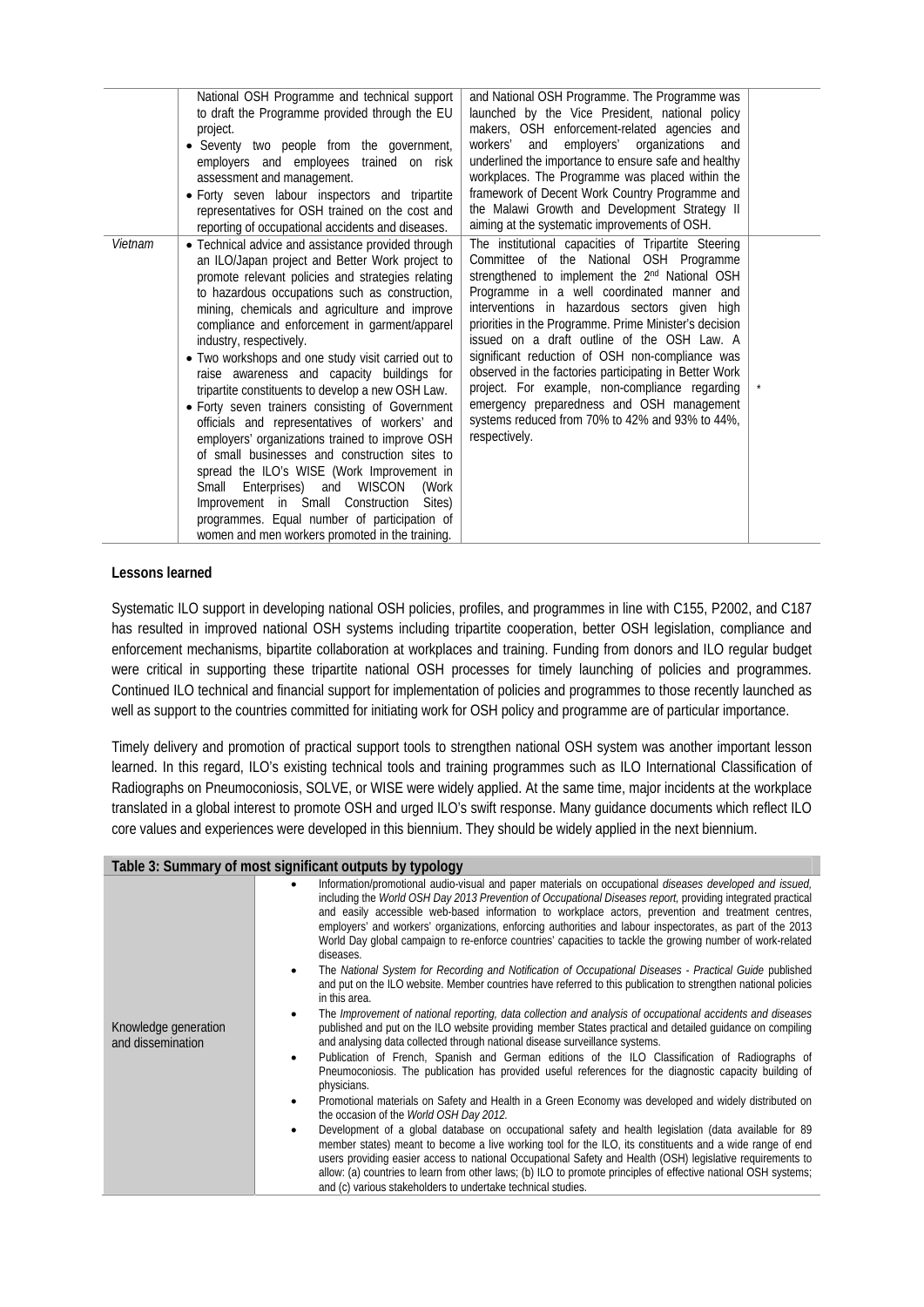|                                         | A series of policy quidelines developed within the framework of the SIDA project. They were: Plan Safe, Plan<br>$\bullet$<br>Healthy: Guidelines for Developing National Programmes on Occupational Safety and Health, Protecting<br>Workplace Safety and Health in Difficult Economic Times - The Effect of the Financial Crisis and Economic<br>Recession on Occupational Safety and Health, Training Package on Workplace Risk Assessment and<br>Management for Small and Medium-Sized Enterprises, Strengthening the role of Employment Injury<br>Schemes to Help Prevent Occupational Accidents and Diseases, and Audit Matrix for the ILO Guidelines on<br>Occupational Safety and Health Management Systems.<br>Fire safety booklet and checklist published and used in Pakistan and Bangladesh in 2012 and shared with<br>$\bullet$<br>other countries having a significant garment industry. These publications have provided easy-to-apply tool to<br>assess and manage the fire risks.<br>REGIONAL AND/OR COUNTRY OUTPUTS<br>٠<br>Western Africa: 'Manuel d'éducation ouvrière en Santé et Sécurité au Travail pour les<br>$\circ$<br>Organisations de travailleurs des pays francophones d'Afrique (version améliorée)' edited and<br>used for the training of representatives of workers, facilitators and OSH trainers in Francophone<br>countries, promoting the establishment of OSH committees and the promotion of the ratification<br>of Conventions 155, 161 and 187.                                                                                                                                                                                                                                                                                                                                                                                                                                                                                                                                                                                                                                                                                                                                                                                                                                                                                                                                                                                                                                                                                                                                                                                                                                                                                                                                                                                                                                                                                                                                                                                                                                                                                                                                                                                                                                                                                                                                                                                                                                                                                                                                                                                                                                                                                                                                                                                                                                                                                                                                                                                                                                                                                                                                                                                                                                                                                                                                                       |
|-----------------------------------------|-------------------------------------------------------------------------------------------------------------------------------------------------------------------------------------------------------------------------------------------------------------------------------------------------------------------------------------------------------------------------------------------------------------------------------------------------------------------------------------------------------------------------------------------------------------------------------------------------------------------------------------------------------------------------------------------------------------------------------------------------------------------------------------------------------------------------------------------------------------------------------------------------------------------------------------------------------------------------------------------------------------------------------------------------------------------------------------------------------------------------------------------------------------------------------------------------------------------------------------------------------------------------------------------------------------------------------------------------------------------------------------------------------------------------------------------------------------------------------------------------------------------------------------------------------------------------------------------------------------------------------------------------------------------------------------------------------------------------------------------------------------------------------------------------------------------------------------------------------------------------------------------------------------------------------------------------------------------------------------------------------------------------------------------------------------------------------------------------------------------------------------------------------------------------------------------------------------------------------------------------------------------------------------------------------------------------------------------------------------------------------------------------------------------------------------------------------------------------------------------------------------------------------------------------------------------------------------------------------------------------------------------------------------------------------------------------------------------------------------------------------------------------------------------------------------------------------------------------------------------------------------------------------------------------------------------------------------------------------------------------------------------------------------------------------------------------------------------------------------------------------------------------------------------------------------------------------------------------------------------------------------------------------------------------------------------------------------------------------------------------------------------------------------------------------------------------------------------------------------------------------------------------------------------------------------------------------------------------------------------------------------------------------------------------------------------------------------------------------------------------------------------------------------------------------------------------------------------------------------------------------------------------------------------------------------------------------------------------------------------------------------------------------------------------------------------------------------------------------------------------------------------------------------------------------------------------------------------------------------------------------------------------------------------------------------------------------------------------------------------------------------------------------------------------------------------------|
| Policy advice and<br>technical services | Assistance provided to member States in formulating national OSH policies and programmes, developing<br>$\bullet$<br>national OSH profiles, strengthening legal OSH framework and/or their enforcement capacity (Labour<br>Inspection) in collaboration with LAB/ADMIN and ITC ILO.<br>Exchange of good practices on OSH facilitated through the International OSH Information Centre (CIS) and<br>$\bullet$<br>other networks and through international conferences such as the annual CIS meeting 8 November 2012 and<br>2013) each attended by approximately 40 national and collaborating CIS centres.                                                                                                                                                                                                                                                                                                                                                                                                                                                                                                                                                                                                                                                                                                                                                                                                                                                                                                                                                                                                                                                                                                                                                                                                                                                                                                                                                                                                                                                                                                                                                                                                                                                                                                                                                                                                                                                                                                                                                                                                                                                                                                                                                                                                                                                                                                                                                                                                                                                                                                                                                                                                                                                                                                                                                                                                                                                                                                                                                                                                                                                                                                                                                                                                                                                                                                                                                                                                                                                                                                                                                                                                                                                                                                                                                                                                                                      |
| Capacity building                       | Collaboration with the International Training Centre (ITC/ILO) in the design and execution of its biennial<br>$\bullet$<br>training programme; among others new developments incorporating a training course on social security<br>schemes on employment injury benefits and prevention of occupational diseases; incorporating the SOLVE<br>methodology on health promotion and prevention of psychosocial risks into the Master in OSH Programme<br>(March 2013) and organizing an OSH inspection systems course (June 2013) as well as a National OSH<br>Governance Programme (October 2013). The training participants applied the knowledge obtained to<br>strengthen national policies and action on OSH.<br>Prevention of occupational diseases incorporated into the training activities organized by the ILO for the trade<br>$\bullet$<br>unions in particular in Africa and Latin America.<br>REGIONAL AND/OR COUNTRY OUTPUTS<br>٠<br>Brazil and Vietnam: Training workshops on the use of the ILO International Classification of<br>$\circ$<br>Radiographs on Pneumoconiosis including a workshop delivered in Brazil 1-4 July 2013 for 48<br>participants and the OSH in Mining Workshop in Vietnam 7-8 August 2012 for 60 participants.<br>The participating physicians have applied their improved diagnostic skills for early diagnosis and<br>treatment of pneumoconiosis patients.<br>Zambia and Malawi: Trainings delivered for thirty participants consisting of the representatives of<br>$\circ$<br>the government, and employers' and workers' organizations on development of National OSH<br>Programmes, risk assessment/management (OSH enforcement agencies, trade unions and<br>industry safety/health staff), modern labour inspection, demonstrating the cost of occupational<br>accidents/diseases. Based on the training, Malawi adopted National OSH Programme and<br>Zambia National OSH Profile.<br>A workshop on SOLVE methodology with 28 participants (from workers, employers, government<br>$\circ$<br>and academics) organized, followed by 3 months of distance follow-up and technical support to<br>participants to achieve SOLVE policy integration in their organizations.<br>Central and South America: 25 participants from governmental institutions and social partners<br>O<br>from Argentina, Brazil, Chile and Uruguay attended in June 2012 a subregional workshop on<br>National OSH Programmes. 25 participants from National Tripartite OSH Councils from Costa<br>Rica, Guatemala, El Salvador and Honduras attended in May 2013 a subregional workshop on<br>National OSH Programmes. 25 participants from the Peruvian National Tripartite OSH Council<br>attended in November 2012 a national workshop on National OSH Programmes. The trainings<br>were followed by adoption of National OSH Policy in Argentina and Peru, a draft OSH Policy and<br>Programme in Chile, and a draft OSH Profile in Argentina.<br>'Guía básica de salud y seguridad en el trabajo para organizaciones sindicales (2012): OSH<br>$\circ$<br>guide developed by ILO used in ITC trainings for trade unions and informing the 'Estrategia<br>Sindical Continental en Salud Laboral para las Américas (ESSLA)' union strategy with<br>participation of 26 American region unions.<br>Caribbean: Over 200 safety and health officers and inspectors across the Caribbean trained in<br>$\circ$<br>OSH.<br>Bangladesh, China, India, Indonesia, Lao PDR, Myanmar, Nepal, Pakistan, Papua New Guinea,<br>$\circ$<br>Samoa, Thailand, Timor-Leste and Vietnam: over 350 managers and labour/OSH inspectors<br>trained in a variety of OSH-related labour inspection themes.<br>Indonesia (approximately 30 trainers trained), Laos (34 trainers), Pacific (25 trainers),<br>$\circ$<br>Bangladesh (30 trainers): Provision of participatory action-oriented training (TOT-WISE/<br>WIND/WISH/WARM) to government officials, inspectors, employers and workers and their<br>representatives for higher productivity and a better place to work. Asia and Pacific: 40<br>government officials from 22 countries participated in the two-weeks fellowship programmes on<br>National OSH Framework organized in Korea in June/July 2012 and 2013, respectively, while<br>another 18 participants from tripartite constituents participated in a one-week fellowship on WISE<br>methodology in November 2012. |
| Policy dialogue and                     | Final report of the 2011 "Meeting of Experts on the Code of Practice on Safety in the Use of Machinery"<br>$\bullet$                                                                                                                                                                                                                                                                                                                                                                                                                                                                                                                                                                                                                                                                                                                                                                                                                                                                                                                                                                                                                                                                                                                                                                                                                                                                                                                                                                                                                                                                                                                                                                                                                                                                                                                                                                                                                                                                                                                                                                                                                                                                                                                                                                                                                                                                                                                                                                                                                                                                                                                                                                                                                                                                                                                                                                                                                                                                                                                                                                                                                                                                                                                                                                                                                                                                                                                                                                                                                                                                                                                                                                                                                                                                                                                                                                                                                                                                                                                                                                                                                                                                                                                                                                                                                                                                                                                            |
| advocacy                                | published March 2012, providing access to the finally adopted code of practice as amended in the meeting,<br>providing quidance to employers and workers on safety and health in the use of machinery at the workplace<br>and on ensuring that all machinery for use at work is designed and manufactured in accordance with safety                                                                                                                                                                                                                                                                                                                                                                                                                                                                                                                                                                                                                                                                                                                                                                                                                                                                                                                                                                                                                                                                                                                                                                                                                                                                                                                                                                                                                                                                                                                                                                                                                                                                                                                                                                                                                                                                                                                                                                                                                                                                                                                                                                                                                                                                                                                                                                                                                                                                                                                                                                                                                                                                                                                                                                                                                                                                                                                                                                                                                                                                                                                                                                                                                                                                                                                                                                                                                                                                                                                                                                                                                                                                                                                                                                                                                                                                                                                                                                                                                                                                                                             |